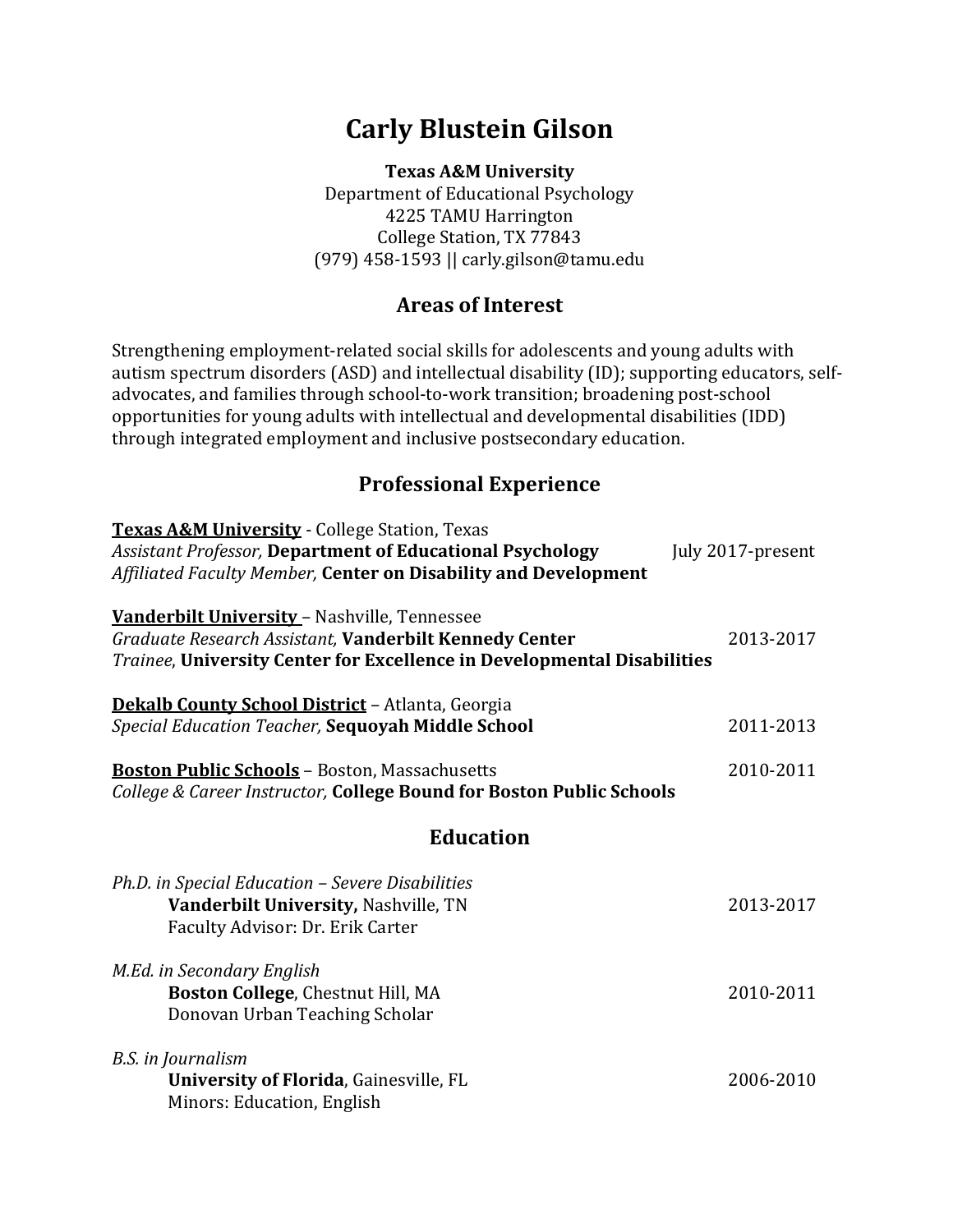## **Honors and Awards**

- *Montague Center for Teaching Excellence Scholar,* Texas A&M University (2018)
- *Council on Research and Evaluation (CORE) Trainee Award,* Association of University Centers on Disabilities (2017)
- *Poster Presentation Award,* TASH (2017)
- *Patricia L. Sitlington Emerging Research Award,* CEC Division on Career Development and Transition (2016)
- *Bonsal Applied Education Research Award,* Vanderbilt University (2016)
- *Graduate Level Award in Clinical, Behavioral, and Intervention Research,*  Vanderbilt Kennedy Center Science Day (2015)
- *Student & Early Career Professional SIG Student Scholarship in Academic Excellence,*  American Association on Intellectual and Developmental Disabilities (2014)
- *Golden Apple Award for Exemplary Teaching,* Boston College (2011)

### **Publications**

(\* = indicates student)

#### **Peer-Reviewed Publications**

**Gilson, C. B.,** & Gushanas, C. M.\*, Li, Y.\*, & Foster, K.\* (in press). Defining inclusion: Faculty and student attitudes regarding postsecondary education for students with intellectual and developmental disabilities. *Intellectual and Developmental Disabilities.*

Li, Y.\*, Chen, H., Zhang, D., & **Gilson, C. B**. (in press). Effects of a self-monitoring strategy to increase classroom task completion for high school students with moderate intellectual disabilities. *Education and Training in Autism and Developmental Disabilities.*

Biggs, E. E., Carter, E. W., & **Gilson, C. B.** (in press). A scoping review of the involvement of children's communication partners in aided AAC modeling interventions. *American Journal of Speech-Language Pathology*.

Biggs, E. E., Carter, E. W., & **Gilson, C. B.** (2018). Systematic review of interventions involving aided AAC modeling for children with complex communication needs. *American Journal on Intellectual and Developmental Disabilities, 125,* 443-473. doi: 10.1352/1944- 7558-123.5.443

**Gilson, C. B.,** & Carter, E. W. (2018). Video-based instruction to promote employmentrelated social behaviors for high school students with intellectual disability. *Inclusion, 6,*  175-193*.* doi: 10.1352/2326-6988-6.3.175

Biggs, E. E., **Gilson, C. B.,** & Carter, E. W. (2018). Developing that balance: Preparing and supporting special education teachers to work with paraprofessionals. *Teacher Education and Special Education.* Advance online publication*.* doi: 10.1177/0888406418765611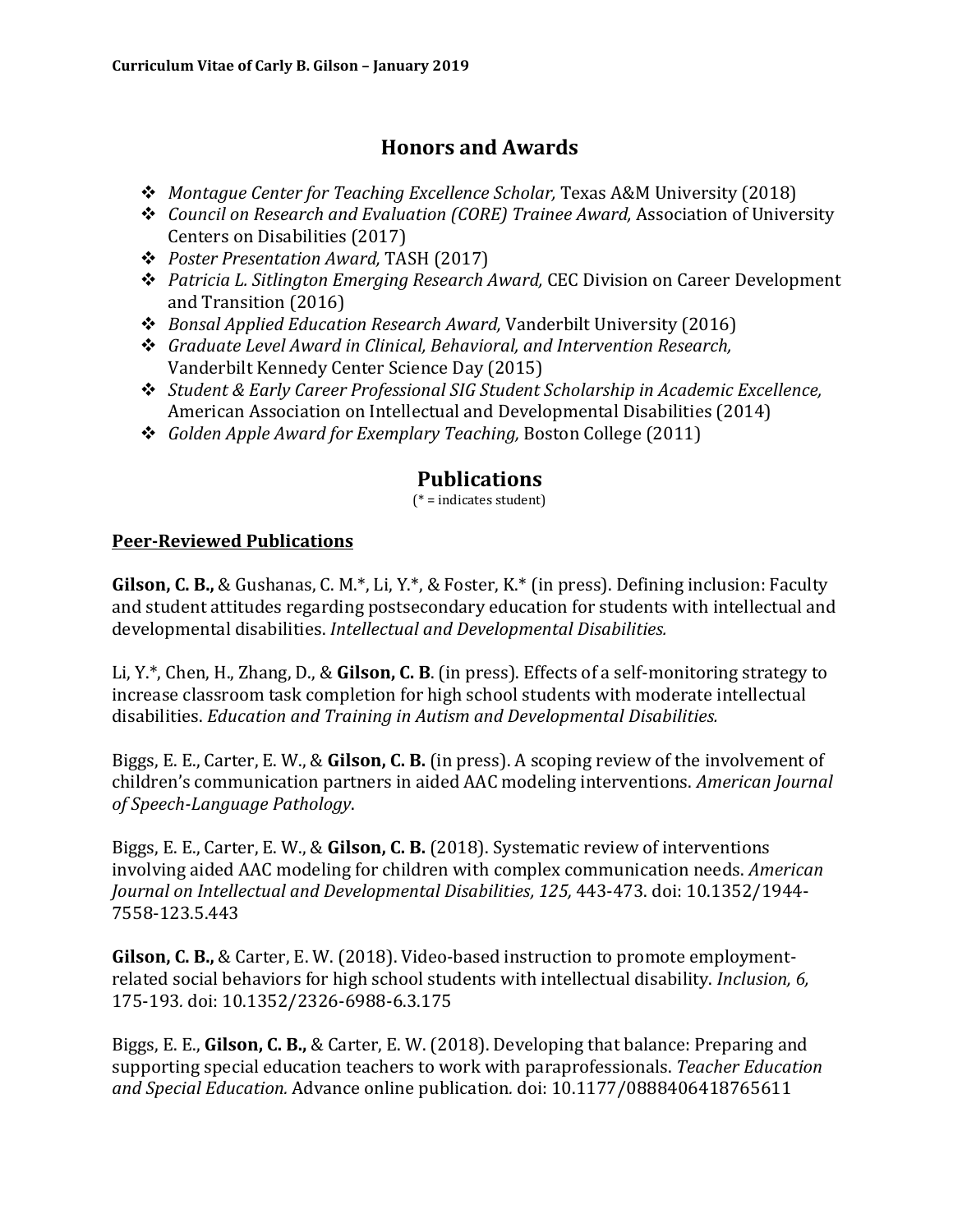**Gilson, C. B.,** Carter, E. W., Bumble, J. L., & McMillan, E. D. (2018). Family perspectives on integrated employment for adults with intellectual and developmental disabilities. *Research and Practice for Persons with Severe Disabilities, 43,* 20-37*.* doi: 10.1177/1540796917751134

**Gilson, C. B.,** Bethune, L. K., Carter, E. W., & McMillan, E. D. (2017). Informing and equipping parents of people with intellectual and developmental disabilities. *Intellectual and Developmental Disabilities*, *55,* 347-360. doi: 10.1352/1934-9556-55.5.347

**Gilson, C. B.,** Carter, E. W., & Biggs, E. E. (2017). A systematic review of instructional methods to teach employment skills to secondary students with intellectual and developmental disabilities. *Research and Practice for Persons with Severe Disabilities, 42,* 89- 107. doi: 10.1177/1540796917698831

Biggs, E. E., **Gilson, C. B**., & Carter, E. W. (2016). Accomplishing more together: Strengthening relationships of teachers and paraprofessionals working with students with severe disabilities. *Research and Practice for Persons with Severe Disabilities, 41, 256-272.* doi: 10.1177/1540796916665604

**Gilson, C. B.,** & Carter, E. W. (2016). Promoting social interactions and job independence for college students with autism or intellectual disability: A pilot study. *Journal of Autism and Developmental Disorders, 46,* 3583-3596. doi: 10.1007/s10803-016-2894-2

**Blustein, C. L.,** Carter, E. W., & McMillan, E. D. (2016). The voices of parents: Post-high school expectations, priorities, and concerns for children with intellectual and developmental disabilities. *The Journal of Special Education*, *50,* 164-177. doi: 10.1177/0022466916641381

Carter, E. W., **Blustein, C**. **L**., Bumble, J. L., Harvey, S., Henderson, L., & McMillan, E. (2016). Changing the conversation: Engaging communities to identify local strategies for expanding integrated employment after high school. *American Journal on Intellectual and Developmental Disabilities, 121,* 398-418. doi: 10.1352/1944-7558-121.5.398

Duffy, R. D., Dik, B. J., & **Blustein, C. L.** (2010). Incorporating calling into career counseling: How and for whom? *Career Planning and Adult Development Journal*, *25,* 74-86.

### **Book Chapters**

Carter, E. W., Biggs, E. E., & **Blustein, C. L**. (2016). *Relationships matter: Addressing stigma among students with intellectual disability and their peers.* In K. Scior and S. Werner (Eds.), *Intellectual disability and stigma: Stepping out from the margins* (pp. 149-164). London, UK: Palgrave McMillan. doi: 10.1057/978-1-137-52499-7\_10

### **Non-Refereed Publications**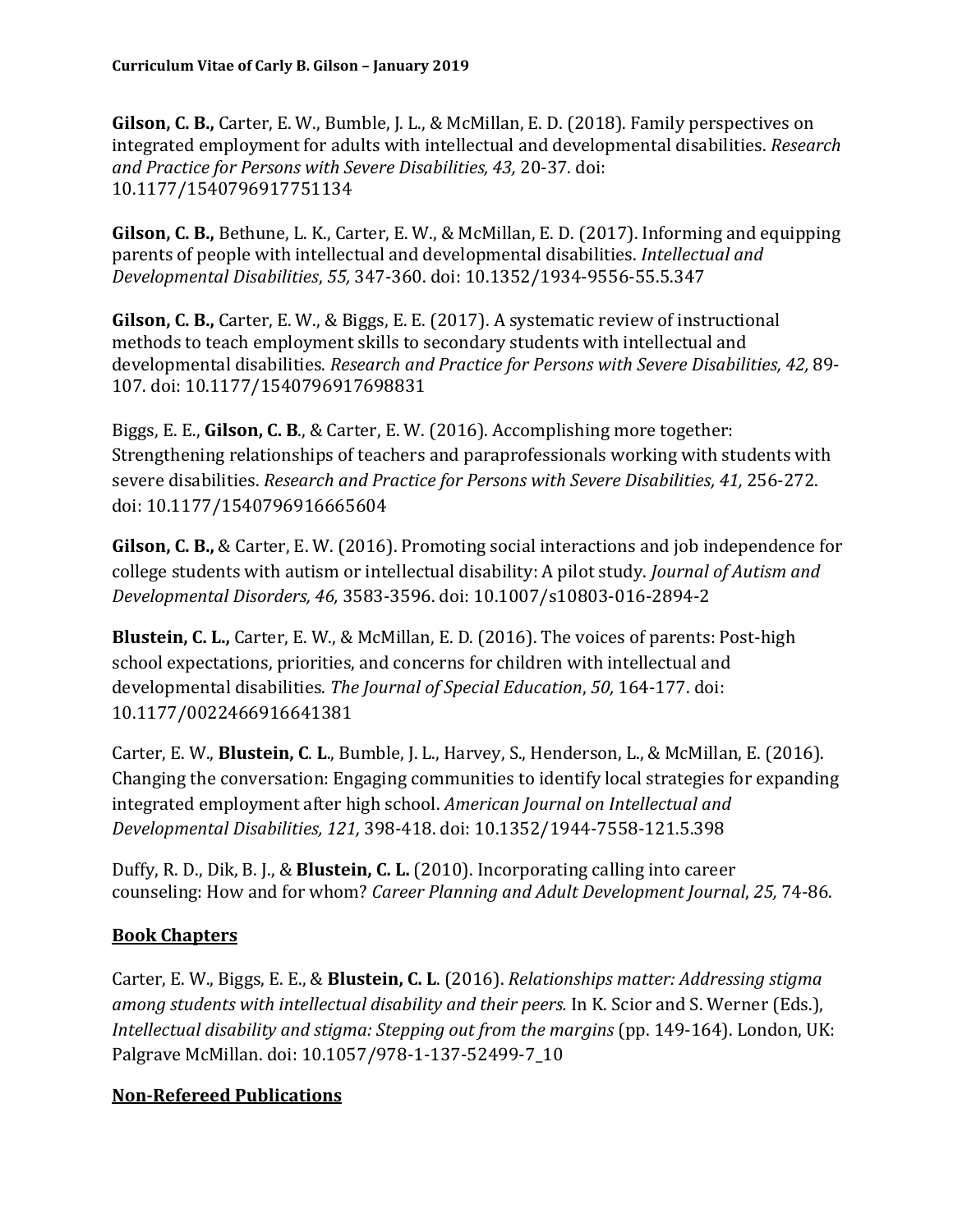Carter, E. W., **Blustein, C., L.,** Rowan, J. L., & Harvey, S. (2014). Changing the conversation: Engaging local communities in new discussions about competitive employment. *TASH Connections, 40*(1), 8-14.

#### **National Conference Presentations**

(\* = indicates student)

**Gilson, C. B.,** & Thompson, C. G. (2018, October). *Coaching the coach: A comprehensive job coaching academy for special education teachers and paraprofessionals.* Presentation at the CEC Division on Career Development and Transition Conference. Cedar Rapids, Iowa.

Gushanas, C. M.\*, **Gilson, C. B**., Li, Y.\*, & Foster, K.\* (2018, October). *How do faculty and students perceive inclusive higher education for individuals with intellectual and developmental disabilities?* Presentation at the CEC Division on Career Development and Transition Conference. Cedar Rapids, Iowa.

Whirley, M. L.\*, **Gilson, C. B**., & Gushanas, C. M.\* (2018, October). *Postsecondary education program models on college campuses supporting students with intellectual and developmental disabilities: A systematic review.* Poster presentation at the CEC Division on Career Development and Transition Conference. Cedar Rapids, Iowa.

**Gilson, C. B**., Gushanas, C. M.\*, & Whirley, M. L.\* (2018, October). *Beyond the ivory tower: How faculty and students define inclusion on campus.* Presentation at the State of the Art Conference on Postsecondary Education and Individuals with Intellectual Disabilities. Syracuse, New York.

**Gilson, C. B.,** & Biggs, E. E. (2018, June). *Building a balanced leader: Competencies for working effectively with paraprofessionals.* Presentation at the 142nd Annual Meeting of the American Association on Intellectual and Developmental Disabilities (AAIDD). St. Louis, Missouri.

Gushanas, C. M.\*, **Gilson, C. B**., Li, Y.\*, & Foster, K.\* (2018, June). *Who belongs in college? Perspectives of faculty and students about inclusive higher education for individuals with IDD.* Poster presentation at the 142nd Annual Meeting of the American Association on Intellectual and Developmental Disabilities (AAIDD). St. Louis, Missouri.

Foster, K.\*, & **Gilson, C. B**. (2018, June). *The price of acceptance: Socioeconomic status as an indicator of college students' comfort levels toward individuals with IDD.* Poster presentation at the 142nd Annual Meeting of the American Association on Intellectual and Developmental Disabilities (AAIDD). St. Louis, Missouri.

Li, Y.,\*, Chen, H., Zhang, D., & **Gilson C. B**. (2018, June). *Effects of a self-monitoring strategy to increase classroom task completion among senior high school students with moderate intellectual disability.* Poster presentation at the 142nd Annual Meeting of the American Association on Intellectual and Developmental Disabilities (AAIDD). St. Louis, Missouri.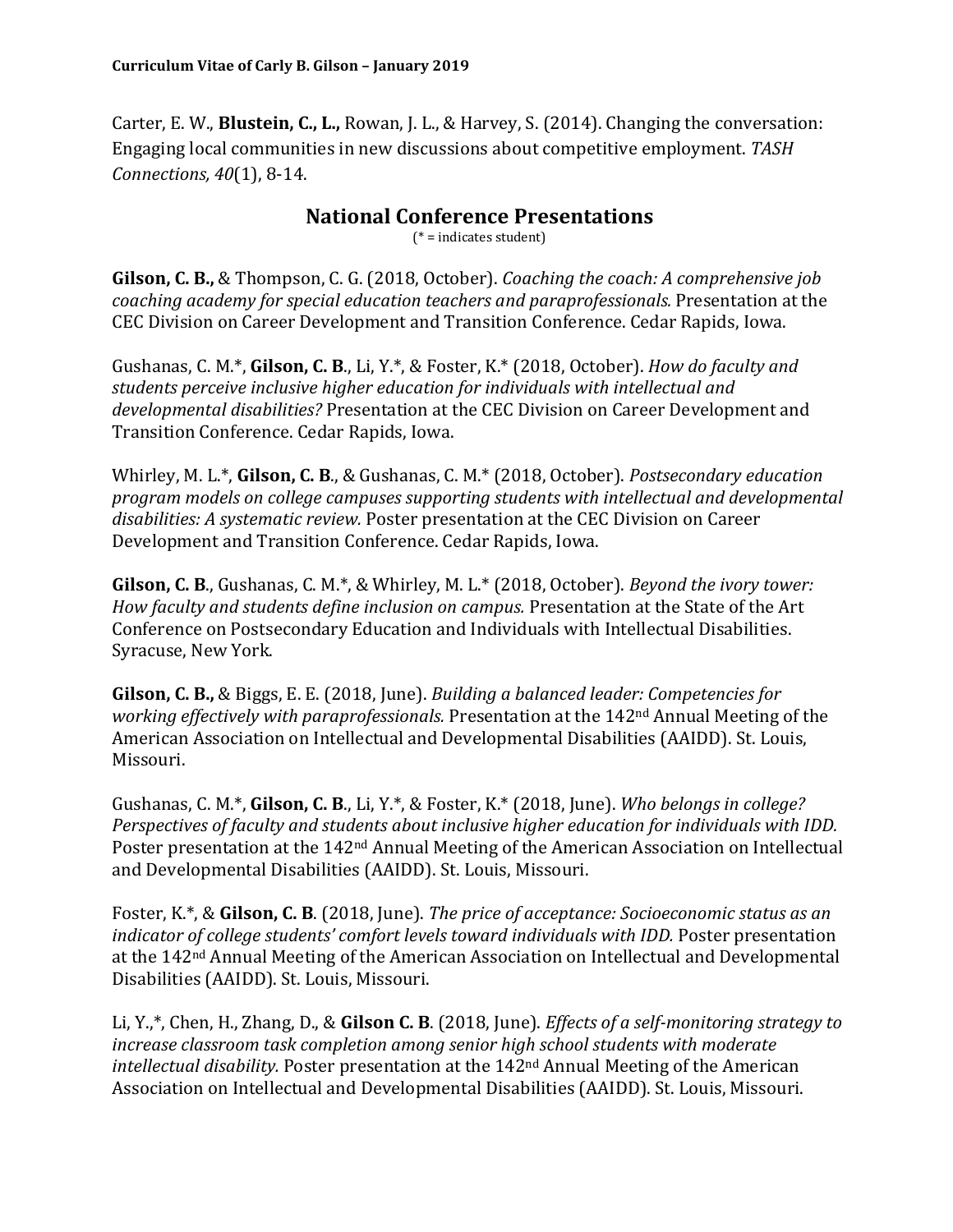**Gilson, C. B.,** Carter, E. W., & Bumble, J. L. (2017, December). *The voices of parents: Perspectives on integrated employment for individuals with intellectual and developmental disabilities.* Presentation at TASH Annual Meeting. Atlanta, Georgia.

**Gilson, C. B.,** & Carter, E. W. (2017, December). *Employment skills in motion: The use of video-based instruction to promote employment-related social behavior for high school students with severe intellectual disability.* Poster presentation at TASH Annual Meeting. Atlanta, Georgia.

**Gilson, C. B.** (2017, October). *Lights! Camera! Employment! The use of video-based instruction to promote employment-related social behavior for high school students with severe intellectual disability.* Poster presentation at the CEC Division on Career Development and Transition Conference. Milwaukee, Wisconsin.

**Gilson, C. B.** (2017, January). *Mapping methods used to teach employment skills to students with IDD: A review of the literature.* Presentation at the CEC Division on Autism and Developmental Disabilities Conference. Clearwater Beach, Florida.

**Blustein, C. L.** (2016, October). *The voice of parents: Post-high school expectations, priorities, and concerns for students with intellectual and developmental disabilities.* Patricia L. Sitlington Emerging Researcher Award poster presentation at the CEC Division on Career Development and Transition Conference. Myrtle Beach, South Carolina.

**Blustein, C. L.** (2016, October). *Mapping methods used to teach employment skills to students with IDD: A review of the literature.* Presentation at the CEC Division on Career Development and Transition Conference. Myrtle Beach, South Carolina.

**Blustein, C. L.,** & Bethune, L. K. (2016, October). *Supporting families in pursuing employment: A statewide study of resources and support needs.* Presentation at the CEC Division on Career Development and Transition Conference. Myrtle Beach, South Carolina.

Bumble, J. L., & **Blustein, C. L.** (2016, October). *Community voices: Building capacity to improve transition outcomes for youth with intellectual and developmental disabilities.*  Presentation at the CEC Division on Career Development and Transition Conference. Myrtle Beach, South Carolina.

**Blustein, C. L**. (2016, April). *Pathways to integration: Improving vocational autonomy and social skills in the workplace.* Poster presentation at the Council for Exceptional Children Annual Meeting. St. Louis, Missouri.

Biggs, E. E., & **Blustein, C. L.** (2016, April). *Qualities, attitudes, and actions supporting effective relationships between teachers and paraprofessionals*. Presentation at the Council for Exceptional Children Annual Meeting. St. Louis, Missouri.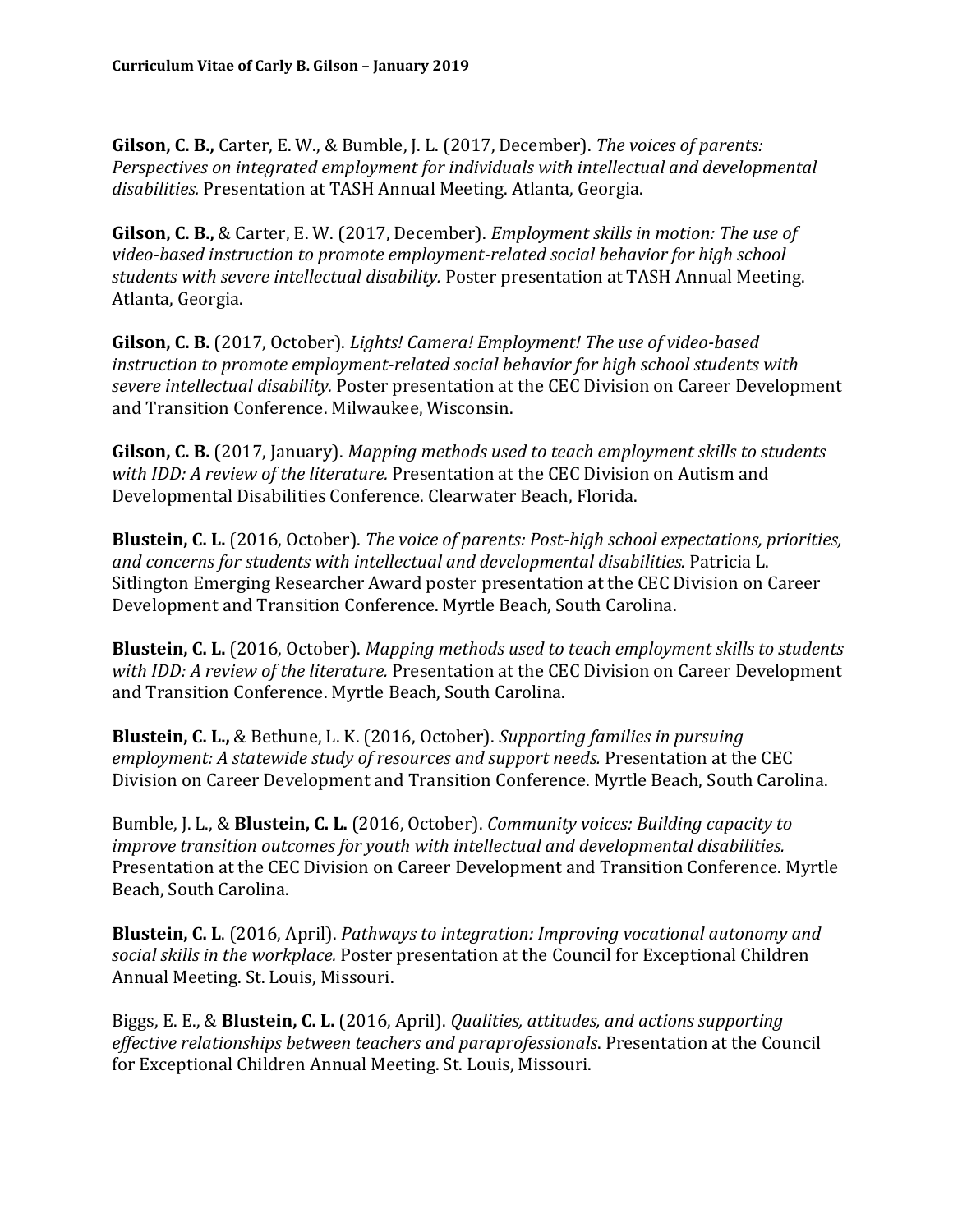**Blustein, C. L.** (2016, January). *Pathways to integration: Improving vocational autonomy and social skills in the workplace.* Presentation at the CEC Division on Autism and Developmental Disabilities Annual Meeting. Waikiki Beach, Hawaii.

**Blustein, C. L.,** Bumble, J. L., Cushing, L., Parker-Katz, M., & Carter, E. W. (2015, November). *Changing the conversation: Engaging communities to improve transition education and outcomes for youth with disabilities.* Presentation at the CEC Division on Career Development and Transition Conference. Portland, Oregon.

**Blustein, C. L.,** & Mello, M. P. (2015, November). *Pathways to independence: Supporting students with intellectual and developmental disabilities in post-secondary education programs*. Presentation at the CEC Division on Career Development and Transition Conference. Portland, Oregon.

Biggs, E. E., **Blustein, C. L,** & Carter, E. W. (2015, June). *Supporting and supervising paraprofessionals: A framework for strengthening professional relationships between special education teachers and paraprofessionals.* Presentation at the 139th Annual Meeting of the American Association on Intellectual and Developmental Disabilities (AAIDD). Louisville, Kentucky.

**Blustein, C. L.,** & Carter, E. W. (2015, June). *Raising expectations for life after high school: Parents share what matters most.* Poster presentation at the 139th Annual Meeting of the American Association on Intellectual and Developmental Disabilities (AAIDD). Louisville, Kentucky.

**Blustein, C. L**. (2015, April). *Raising expectations for life after high school: Parents share what matters most.* Poster presentation at The Gatlinburg Conference on Research and Theory in Intellectual and Developmental Disabilities. New Orleans, Louisiana.

**Blustein, C. L.,** & Carter, E. W. (2014, December). *Community conversations: Building networks and expanding employment opportunities for youth with disabilities.* Presentation at the TASH Annual Meeting. Washington, DC.

**Blustein, C. L.** (2014, December). *Raising expectations for life after high school.* TASH Talk presentation at the TASH Annual Meeting. Washington, DC.

**Blustein, C. L.,** Rowan, J. L., Carter, E. W. (2014, November). *Community conversations: Building networks and expanding employment opportunities for youth with disabilities.* Presentation at the CEC Division on Career Development and Transition Annual Meeting. Cleveland, Ohio.

**Blustein, C. L.,** & Carter, E. W. (2014, November). *Raising expectations for life after high school: Parents share what matters most.* Poster presentation at the CEC Division on Career Development and Transition Annual Meeting. Cleveland, Ohio.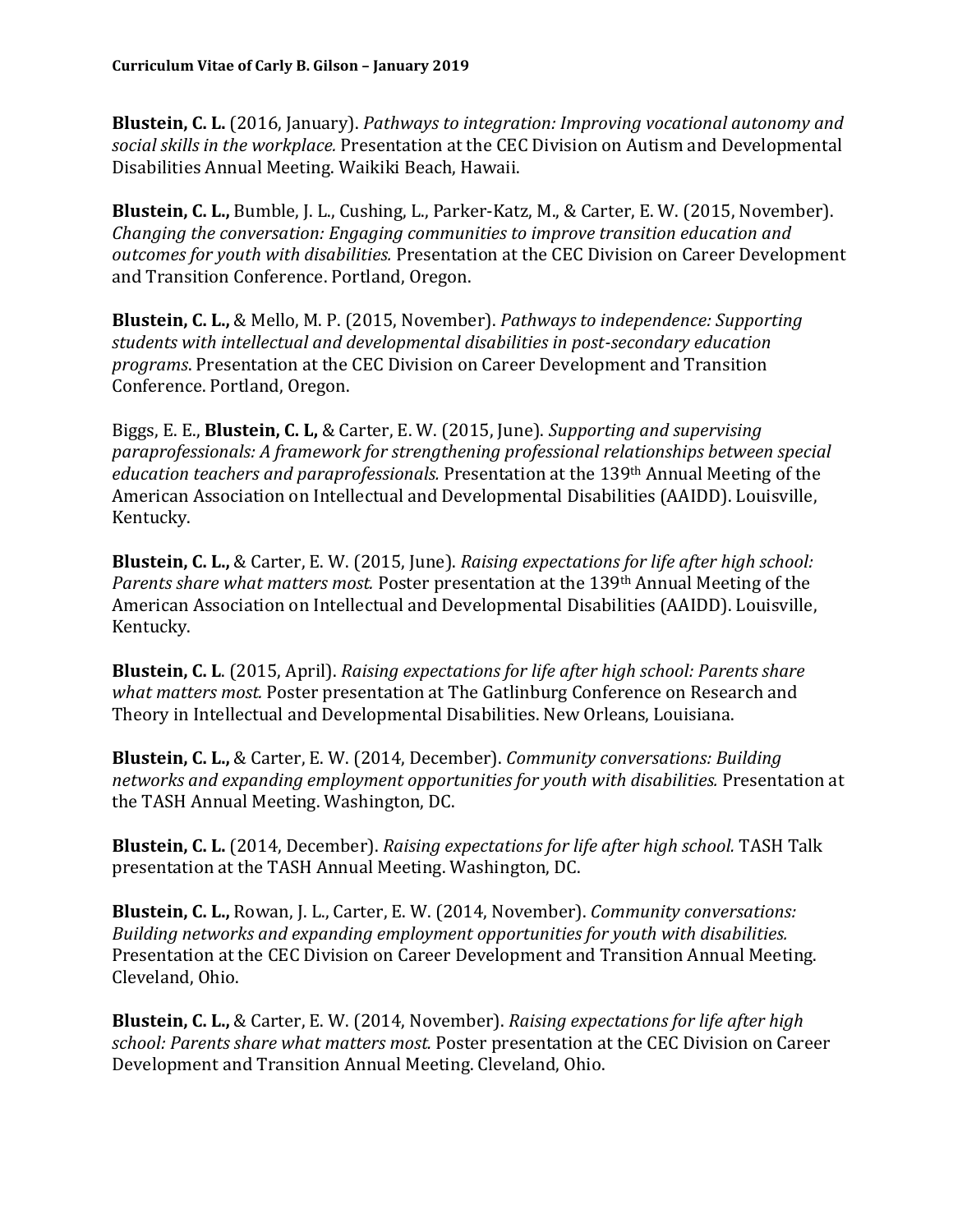**Blustein, C. L.** (2014, June). *Community conversations: Building networks and expanding employment opportunities for youth with disabilities.* Presentation at the 138th Annual Meeting of the American Association on Intellectual and Developmental Disabilities (AAIDD). Orlando, Florida.

**Blustein, C. L.** (2013, October). *Passion vs. preparation: The corps experience of 5 nontraditional Teach For America teachers.* Presentation at the Georgia Educational Research Association Annual Meeting. Savannah, Georgia.

Meyers, B., Fisher, T., Kavanagh, K., **Blustein, C. L.,** and Bloxson, K*.* (2013, April). *"Just fill in the bubble and stop asking questions!": Learning to teach amid a testing scandal.* Panel presentation for AERA Annual Meeting. San Francisco, California.

### **State and Local Presentations**

**Gilson, C. B**., Gushanas, C. M.\*, Li, Y.\*, & Foster, K.\* (2018, April). *How inclusive is Texas A&M University?* Presentation at the Able, Active, and Adaptive (AAA) Conference at Texas A&M University. College Station, Texas.

**Gilson, C. B.** (2018, February). *Putting social skills to work*. Presentation at the Texas A&M University College of Education Voices of Impact Speaker Series. Bryan, Texas.

Biggs, E. E., & **Blustein, C. L.** (2016, February). *Accomplishing more together: Building and maintaining effective relationships between teachers and paraprofessionals*. Presentation at the Tennessee Department of Education Partners in Education Conference. Nashville, Tennessee.

Bumble, J. L., Bethune, L. K., **Blustein, C. L.,** & Manikas, A. S. (2016, February). *Forging strong school and community partnerships: Improving outcomes for students with disabilities through community conversations.* Presentation at the Tennessee Department of Education Partners in Education Conference. Nashville, Tennessee.

**Blustein, C. L**. (2015, September). *Pathways to integration: Improving vocational autonomy and social skills in the workplace.* Poster presentation at the Vanderbilt Kennedy Center Science Day. Nashville, Tennessee.

**Blustein, C. L.,** Rowan, J. L., Carter, E. W. (2014, May). *Community conversations: Building networks and expanding employment opportunities for youth with disabilities.* Presentation at the Tennessee Disability MegaConference. Nashville, Tennessee.

### **Funded Grants**

Sheffield-Moore, M., Gilson, C. B., Wright, T., Thomas, F., & Deutz, N. (2018). *Enhancing the physical and social well-being of Texas A&M undergraduate students.* College of Education and Human Development FY 2019 Catapult Grant, \$10,000. Role: Co-Principal Investigator.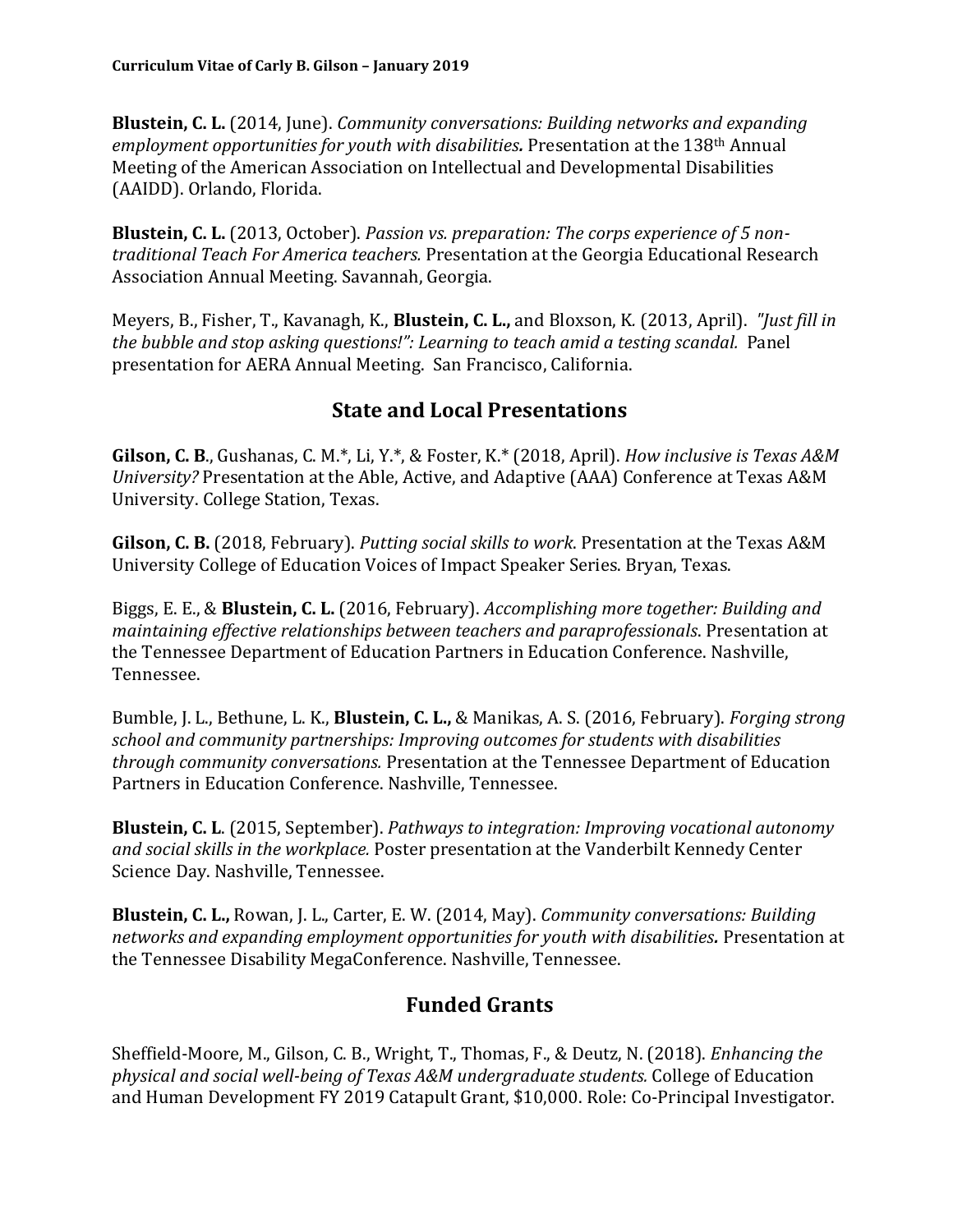**Gilson, C. B.,** & Thompson, C. G. (2017). *The Job Coaching Academy: A Proposed Training Program for Job Coaches in Special Education Transition Programs.* College of Education and Human Development FY 2018 Catapult Grant, \$30,000. Role: Principal Investigator.

Woodward, R., Capraro, M. M., Capraro, R., Cassell, E., **Gilson, C. B.,** Muyia, H., Parker, D., Simmons, K., & Singleton, J. (2017). *Up, Up, and Away: Expanding and Enriching CEHD Global Education Experiences.* College of Education and Human Development 2018 Catapult Grant, \$30,000. Role: Co-Investigator.

**Gilson, C. B.** (2017). *Understanding Inclusion and Diversity at Texas A&M University.* College of Education and Human Development 2017 Undergraduate Student Research Initiative.

**Gilson, C. B.** (2016). *Using Technology to Promote Employment-Related Social Interactions for High School Students with Intellectual and Developmental Disabilities.* Vanderbilt University Bonsal Applied Education Dissertation Research Award, \$10,000. Role: Principal Investigator.

### **Teaching**

#### **Instructor**

*SPED414: Methods and Issues in Low-Incidence Disabilities* (Fall 2017, Spring 2018) Texas A&M University, College Station, Texas

*EPSY485: International Special Education* (Summer 2018) Co-facilitator of study abroad trip with Dr. Robert Woodward (Educational Psychology) Texas A&M University, College Station, Texas, and San Isidro, Costa Rica

#### **Guest Speaker/Lecturer**

*SPED3370: Current Issues in Autism and Significant Disabilities* (Spring 2015, Spring 2016, Summer 2018) Vanderbilt University, Nashville, Tennessee

*SPED7000: Education and Psychology of Exceptional Learners (Summer 2016)* Vanderbilt University, Nashville, Tennessee

*SPED3340: Procedures in Secondary Transition to Adult Life (Fall 2015)* Vanderbilt University, Nashville, Tennessee

#### **Teaching Assistant**

SPED3370: Current Issues in Autism and Significant Disabilities (Spring 2014) Vanderbilt University, Nashville, Tennessee